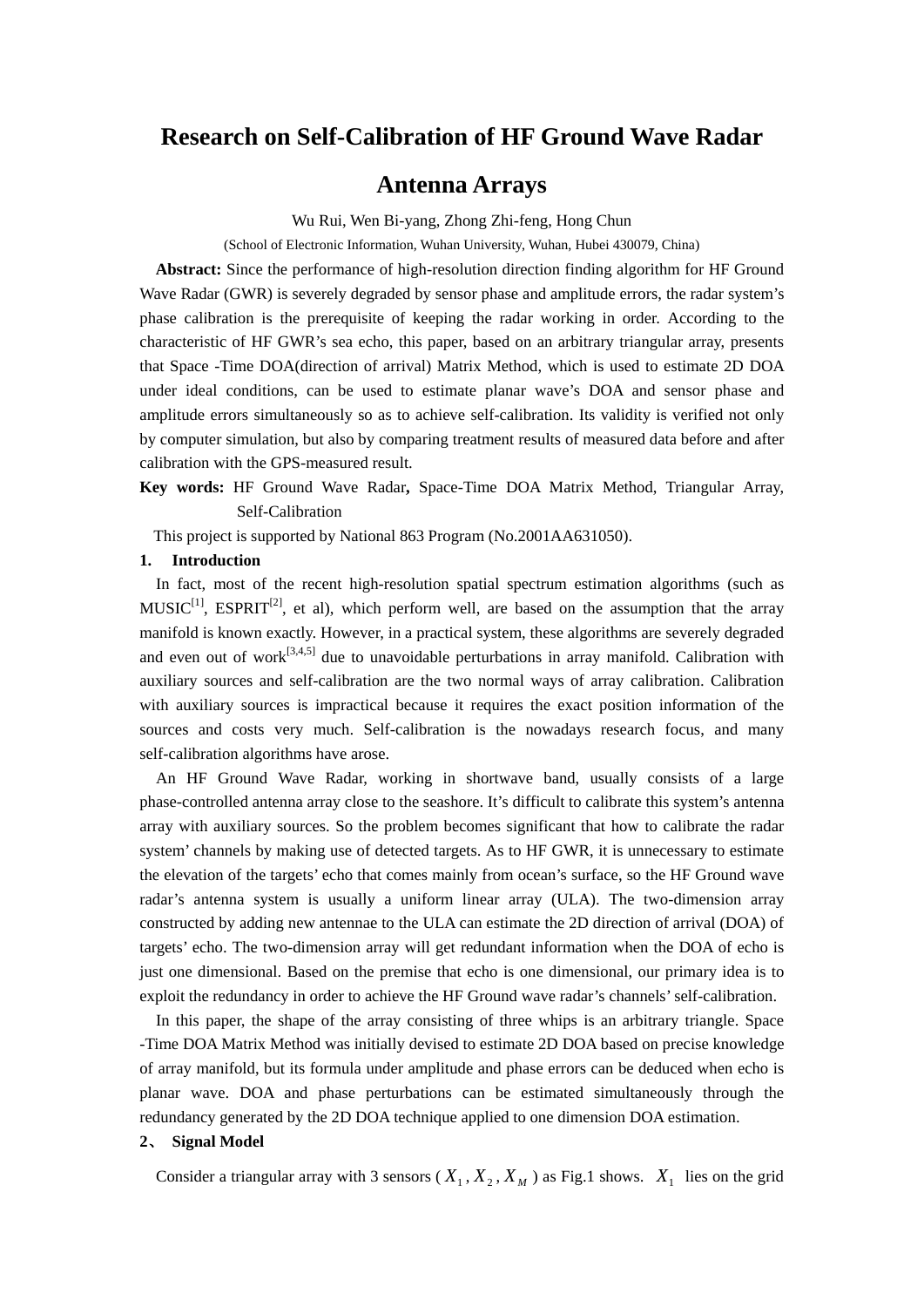origin and  $X_2$  lies on the X-axis whose distance from  $X_1$  is

 $d_x$ .  $X_M$ , an arbitrary point on the XY-plane, is  $d_y$  away from

X-axis and  $r$  from the origin. Setting  $X_1$  as the norm, each sensor's amplitude and phase error relative to  $X_1$  can be written



as  $G_i \exp(j\varphi)$ ,  $G_j \exp(j\varphi)$  and  $G_M \exp(j\varphi_M)$ . Obviously, it is easy to get  $G_i = 1$  and  $\varphi_1 = 0$  from the definition. Assume that there are *d* narrowband and mutually uncorrelated sources entered at wavelength  $\lambda$  and sufficiently far from the array to allow a planar wavefront. Additive noise is present at each sensor and is assumed to be zero mean, Gaussian process. The received signal of each sensor  $x_i(t)$  is given by

$$
x_i(t) = G_i \sum_{k=1}^d s_k(t) \cdot \exp[j\frac{2\pi}{\lambda}(i-1)d_x \sin \alpha_k] \cdot \exp[j\varphi_i] + n_i(t), \quad (i = 1, 2)
$$
 (1)

$$
x_M(t) = G_M \sum_{k=1}^d s_k(t) \cdot \exp[j\frac{2\pi}{\lambda}d_p] \cdot \exp[j\varphi_M] + n_M(t)
$$
 (2)

where  $s_k(t)$  denotes the signal emitted by the *k* -th source,  $\alpha_k$  denotes the direction of arrival of the *k* -th source,  $n_i(t)$  is additive noise with variance  $\sigma_i^2$  and independent from sensor to sensor and  $d_p = d_y \cos \alpha_k + \sqrt{r^2 - d_y^2} \sin \alpha_k$ .

#### **3**、 **Extended Spatial Time DOA Matrix Method**

Original Space-Time DOA Matrix Method was devised to estimate 2D DOA of received signals under ideal conditions when  $X_M$  lies on Y-axis. Based on the signal Model described in section 2, Space-Time DOA Matrix Method can be rewritten as follows:

(1), (2) are written in a matrix form as:

$$
X(t) = As(t) + n(t)
$$
\n(3)

$$
X = [x_1(t), x_2(t), x_M(t)]^T, n = [n_1(t), n_2(t), n_M(t)]^T, s = [s_1(t), \cdots, s_d(t)]^T
$$
 (4)

$$
A = [\mathbf{a}_1, \cdots, \mathbf{a}_d], \mathbf{a}_k = [a_{1k}, a_{2k}, a_{Mk}]
$$
\n<sup>(5)</sup>

$$
a_{ik} = G_i \exp[j\frac{2\pi}{\lambda}(i-1)d_x \sin \alpha_k + j\varphi_i], \quad (i = 1, 2)
$$
 (6)

$$
a_{Mk} = G_M \exp[j\frac{2\pi}{\lambda}d_p + j\varphi_M]
$$
\n(7)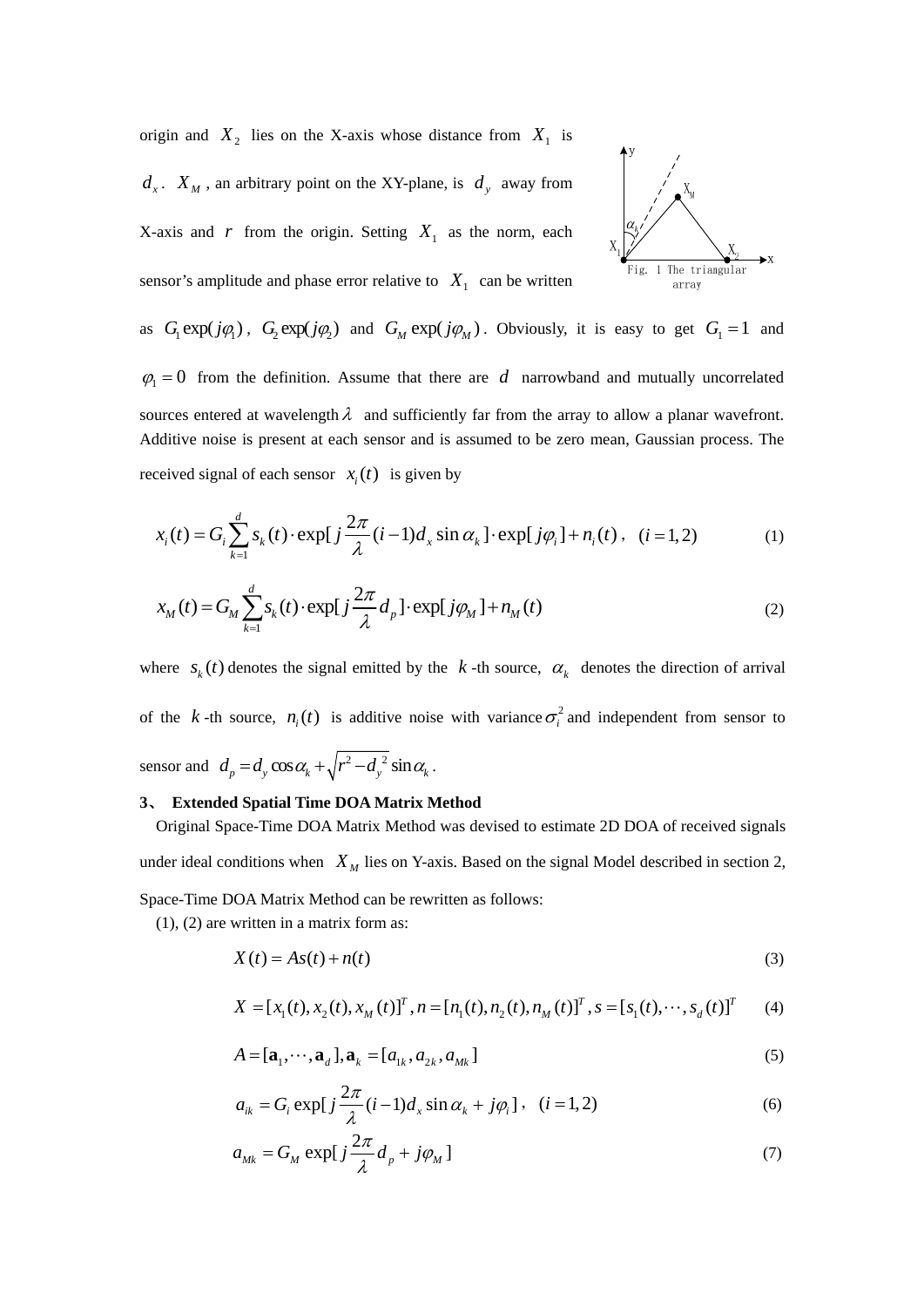According to the definition of correlation, the correlation matrices of  $x_M(t)$  and  $x_2(t)$  with each sensor are

$$
R_{x_i x_M}(\tau) = E\{x_i(t + \frac{\tau}{2})x_M^*(t - \frac{\tau}{2})\}
$$
  
= 
$$
\sum_{k=1}^d [R_{s_k s_k}(\tau) a_{Mk}^*] \cdot a_{ik}, (\tau \neq 0, i = 1, 2, 3)
$$
 (8)

$$
R_{x_i x_2}(\tau) = E\{x_i(t + \frac{\tau}{2})x_2^*(t - \frac{\tau}{2})\}
$$
  
= 
$$
\sum_{k=1}^d [R_{s_k s_k}(\tau) a_{2k}^*] \cdot a_{ik}
$$
  
= 
$$
\sum_{k=1}^d [R_{s_k s_k}(\tau) a_{Mk}^*] \cdot a_{ik} \cdot \frac{a_{2k}^*}{a_{Mk}^*}, (\tau \neq 0, i = 1, 2, 3)
$$
 (9)

Where  $R_X(\tau) = [R_{x_1x_M}(\tau), R_{x_2x_M}(\tau), R_{x_Mx_M}(\tau)]^T$ ,  $R_Y(\tau) = [R_{x_1x_2}(\tau), R_{x_2x_2}(\tau), R_{x_Mx_2}(\tau)]^T$ ,

 $1^{3}1$   $M1'$   $31'$  $R_{S}(\tau) = [R_{s_1s_1}(\tau) \cdot a^*_{M1}, R_{s_1s_1}(\tau) \cdot a^*_{M2}, \cdots, R_{s_d s_d}(\tau) \cdot a^*_{Md}]^T$ . Thus (8) and (9) can be rewritten as

$$
R_{X}(\tau) = AR_{S}(\tau), R_{Y}(\tau) = A\Phi R_{S}(\tau)
$$
\n(10)

where  $\Phi$  is  $D \times D$  dimensional diagonal matrix.

$$
\Phi = diag[\frac{a_{21}^{*}}{a_{M1}^{*}}, \dots \frac{a_{2k}^{*}}{a_{Mk}^{*}}, \dots \frac{a_{2d}^{*}}{a_{Md}^{*}}]
$$
\n
$$
= \frac{G_i}{G_M} diag[e^{\frac{j^2 \pi}{\lambda} (d_y \cos \alpha_1 - d_a \sin \alpha_1 + \varphi_M - \varphi_2)}, \dots, e^{\frac{j^2 \pi}{\lambda} (d_y \cos \alpha_1 - d_a \sin \alpha_1 + \varphi_M - \varphi_2)}]
$$
\n
$$
(11)
$$

Respectively, when  $\tau = T_s$ ,  $2T_s$ ,  $\cdots NT_s$ , we can get N groups of  $R_X(\tau)$ ,  $R_Y(\tau)$  and construct the following matrices.

$$
X = [R_X(T_s), R_X(2T_s), \cdots, R_X(NT_s)]
$$
\n(12)

$$
Y = [R_Y(T_s), R_Y(2T_s), \cdots, R_Y(NT_s)]
$$
\n(13)

From (10), we can get

$$
X = AS, \quad Y = A\Phi S \tag{14}
$$

where  $S = [R_s (T_s), R_s (2T_s), \cdots, R_s (NT_s)]$ .

The spatial time DOA matrix is constructed as  $R_{TS} = Y \cdot [X]$ <sup>-</sup> (15), where [X] denotes the pseudo inverse  $[X] = X^H (XX^H)^{-1}$ .

It is known from [9] that if both A and B are full rank, if all the diagonal elements of  $\Phi$  are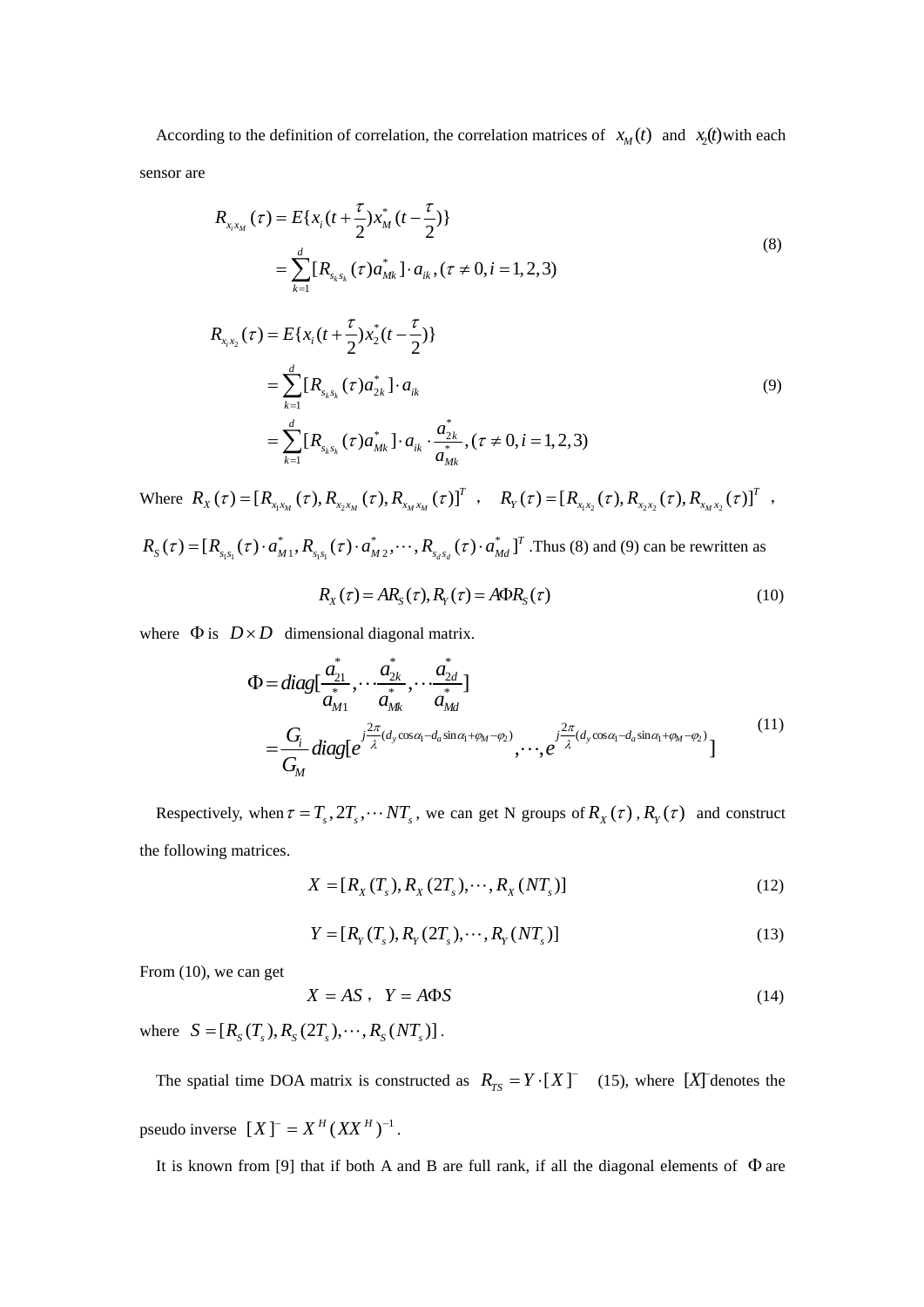different, D nonzero eigenvalues of  $R_{TS}$  are equal to D diagonal elements of  $\Phi$  and moreover these eigenvalues' corresponding eigenvectors are equal to the corresponding signal steering vectors.

$$
R_{TS}A = A\Phi \tag{16}
$$

So we eigen-decompose  $R_{TS}$  to obtain A and  $\Phi$ . For A is  $3 \times d$  dimensional, the biggest

number of DOA that can be estimated is 2. Through  $k$ -th  $(0 < k < 3)$  source's steering vector  $a_k$ ,

it is easy to get it is easy to get  $a_{2k} = G_2 e^{-\frac{1}{\lambda} a_x \sin \alpha_k + \frac{1}{2} \alpha_k}$  $\frac{2\pi}{d}$ <sub>r</sub> sin  $_{2k}$  –  $\cup_2$  $a_{2k} = G_2 e^{\int \frac{j2\pi}{\lambda} d_x \sin \alpha_k + j\varphi_2}$  and  $a_{Mk} = G_M e^{j\frac{2\pi}{\lambda}d_p + j\varphi_M}$  $=G_{\scriptscriptstyle M}e^{\int\frac{j2\pi}{\lambda}d_{p}+j\varphi_{\scriptscriptstyle M}}$  whose

corresponding eigenvalue is  $\Phi(k,k) = \frac{G_2}{\sigma^2} e^{-j\frac{2\pi}{\lambda}(d_y \cos \alpha_k - d_a \sin \alpha_k + \varphi_M - \varphi_2)}$ *M*  $(k, k) = \frac{G_2}{g} e^{-\frac{k^2}{2}}$ *G*  $\Phi(k,k) = \frac{G_2}{\sigma} e^{-j\frac{2\pi}{\lambda}(d_y\cos\alpha_k - d_a\sin\alpha_k + \varphi_M - \varphi_2)}.$ 

### **4. The algorithm**

In summary, the steps of the algorithm are:

Step1: estimate the number of sources in the received signal;

Step2: construct spatial time DOA matrix  $R_{TS}$  from (8), (9), (12), (13);

Step3: eigen-decompose  $R_{TS}$ ;

As to the  $k$ -th source, we can get 3 equations:

$$
a_{2k} = e^{j\frac{2\pi}{\lambda}d_x \sin \alpha_k + j\varphi_2}
$$
 (17)

$$
a_{Mk} = e^{-j\frac{2\pi}{\lambda}d_y\cos\alpha_k + j\frac{2\pi}{\lambda}\sqrt{r^2 - d_y^2}\sin\alpha_k + j\varphi_M}
$$
\n(18)

$$
\Phi(k,k) = e^{\int \frac{j2\pi}{\lambda} (d_y \cos \alpha_k - d_a \sin \alpha_k + \varphi_M - \varphi_2)}
$$
\n(19)

Step4: form simultaneous equations to solve DOA, amplitude and phase errors. Amplitude errors can be figured out directly from (17), (18).

$$
G_2 = abs(a_{2k})
$$
\n(20)

$$
G_M = abs(a_{Mk})
$$
\n(21)

As to phase errors, from (17), (18) and (19) we can obtain:

$$
angle(a_{2k}) = \frac{2\pi}{\lambda} d_x \sin \alpha_k + \varphi_2
$$
\n(22)

$$
angle(a_{Mk}) = \frac{2\pi}{\lambda} (d_y \cos \alpha_k + \sqrt{r^2 - d_y^2} \sin \alpha_k) + \varphi_M
$$
 (23)

$$
angle(\Phi(k,k)) = \frac{2\pi}{\lambda} (d_y \cos \alpha_k - d_a \sin \alpha_k) + \varphi_M - \varphi_2
$$
 (24)

Since (24) is just a linear combination of (23) and (24), there are actually only two equations about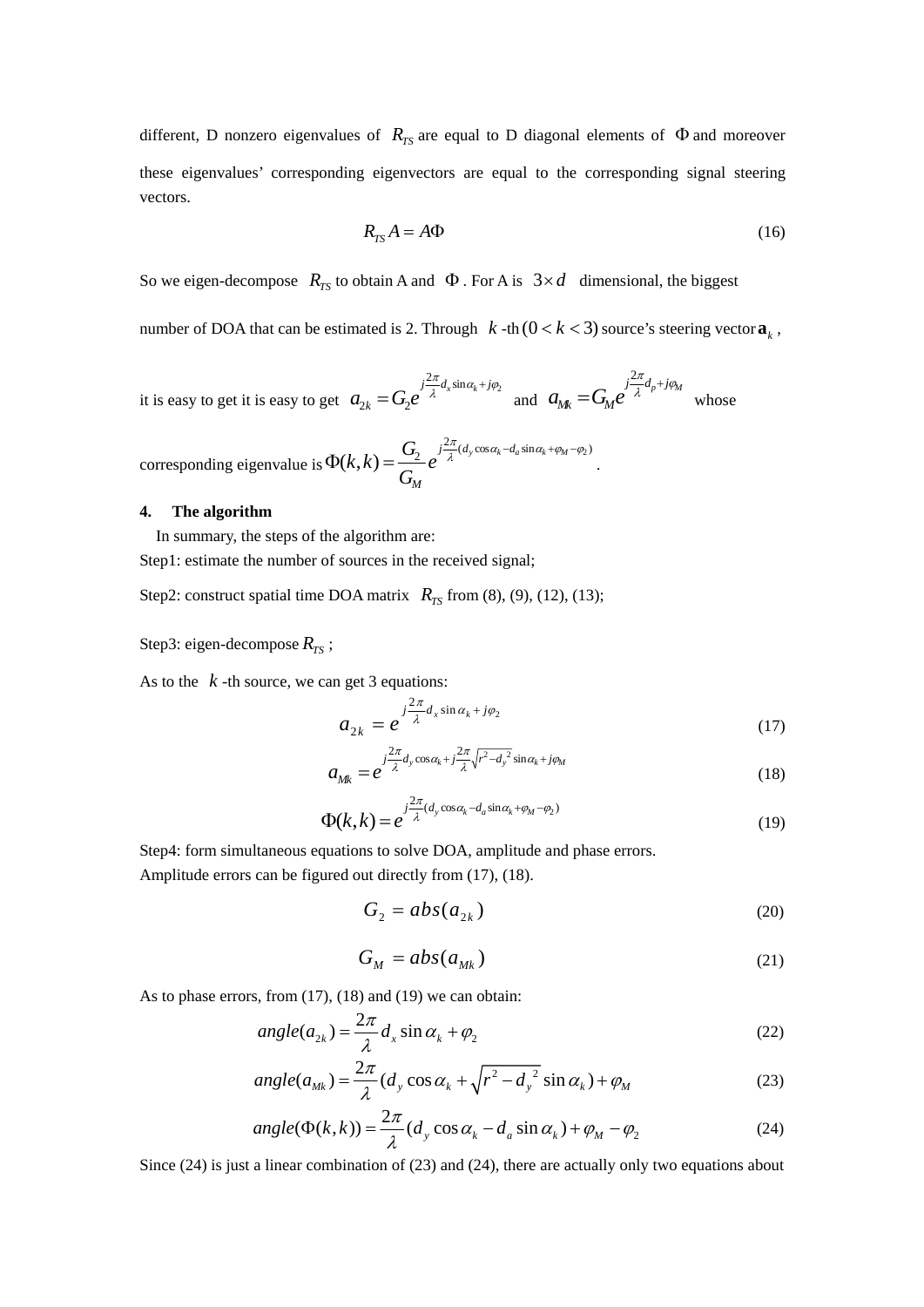three unknowns  $\alpha_k$ ,  $\varphi_2$ ,  $\varphi_M$ . But when there are two sources in the received signal, we can get

four equations about  $\alpha_1, \alpha_2, \varphi_2$  and  $\varphi_M$ .

$$
angle(a_{21}) = \frac{2\pi}{\lambda} d_x \sin \alpha_1 + \varphi_2
$$
\n(25)

$$
angle(a_{M1}) = \frac{2\pi}{\lambda} (d_y \cos \alpha_1 + \sqrt{r^2 - d_y^2} \sin \alpha_1) + \varphi_M
$$
\n(26)

$$
angle(a_{22}) = \frac{2\pi}{\lambda} d_x \sin \alpha_2 + \varphi_2
$$
 (27)

$$
angle(a_{M2}) = \frac{2\pi}{\lambda} (d_y \cos \alpha_2 + \sqrt{r^2 - d_y^2} \sin \alpha_2) + \varphi_M
$$
\n(28)

The DOA of arrival and phase errors can be obtained through solving the equations. If there is only one source in the received signal, four equations like  $(25) \sim (28)$  can also be constructed by combining this group of signal with another group of received signal. Thus the DOA and phase errors can be figured out.

 From the previous demonstration, it can be concluded that DOA, amplitude and phase errors can be estimated simultaneously by redundancy generated by applying Spatial Time DOA Matrix Method to one dimension DOA estimation.

## **5. Computer Simulation**

Assuming there are two arrays, one is a right triangle whose  $d_x = 13.3m$  and  $r = d_y = 8m$ ;

the other is a cute one whose  $d_x = 13.3m$ ,  $d_y = 8m$  and  $r = 15.52m$ . Simulated sea echo

arrive at the arrays from arbitrary direction within  $-90^\circ \sim 90^\circ$ . Set the amplitude and phase errors of  $x_2$  and  $x_M$  relative to  $x_M$  as  $G_2 = 1.2$ ,  $G_M = 0.8$ ,  $\varphi_2 = 80^\circ$ ,  $\varphi_M = 110^\circ$ . Repeat the experiment 20 times respectively when the signal to noise rates (SNR) are 5dB, 10dB and 15dB. Under each SNR, the mean results of the amplitude errors are 1.2 and 0.8, and the variance of each result is smaller than  $10^{-4}$ . It verifies the above algorithm can estimate amplitude errors precisely. The results of phase errors estimation are in the following table.

| Array<br>Manifold     | <b>SNR</b> | $\varphi_2$ |          | $\varphi_{\scriptscriptstyle M}$ |          |
|-----------------------|------------|-------------|----------|----------------------------------|----------|
|                       |            | Mean        | Variance | Mean                             | Variance |
| The cute<br>triangle  | 5dB        | 81.76       | 245.46   | 110.72                           | 22.56    |
|                       | 10dB       | 81.57       | 55.30    | 110.45                           | 5.80     |
|                       | 15dB       | 80.02       | 18.39    | 110.32                           | 2.11     |
| The right<br>triangle | 5dB        | 81.62       | 237.82   | 110.69                           | 22.45    |
|                       | 10dB       | 81.44       | 56.50    | 110.32                           | 5.95     |
|                       | 15dB       | 80.36       | 17.35    | 110.12                           | 2.05     |

It can be concluded from the table that when the SNR is low, a single result of the phase errors may be far from the value previously set because of the noise and the error introduced by process of solving the equations. However, the mean of the results is very close to the set value even under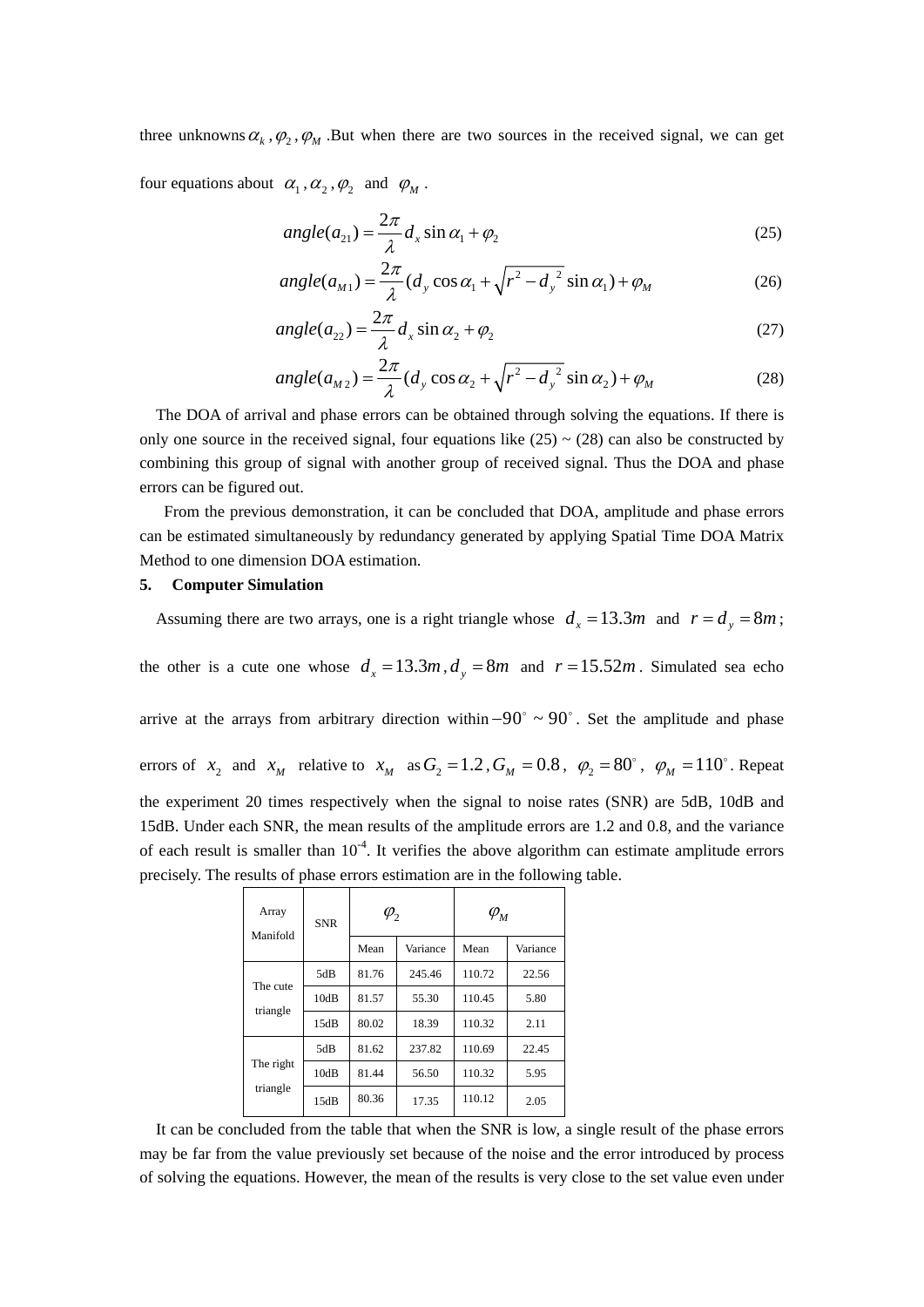low SNR conditions.

## **6. Measured Data**

Select the data collected at 11:20 on 26 June, 2004 by OSMAR2000 of Wuhan University. The shapes of the two arrays consisting of three whips are a right triangle and an obtuse one (showed in Fig.2).



Estimate the DOA of the boat's echo by MUSIC. The following table compares treatment results of measured data before and after calibration with the boat's azimuth measured by GPS.

| Array<br>Manifold | <b>GPS</b> Data  | Result<br>before<br>calibration | Result after<br>calibration |  |
|-------------------|------------------|---------------------------------|-----------------------------|--|
| Right             |                  | $-12.62^{\circ}$                | $-24.93^{\circ}$            |  |
| triangle          | $-24.72^{\circ}$ |                                 |                             |  |
| Obtuse            |                  | $-13.76^{\circ}$                | $-25.21^{\circ}$            |  |
| triangle          |                  |                                 |                             |  |

This table verifies that the performance of MUSIC has been improved remarkably.

## **7. Conclusion**

It can be concluded both from the computer simulation and measured data that this algorithm can calibrate the HF Ground wave radar system's triangular antenna array well so as to greatly improve the performance of MUSIC. Though the calibrating results of phase errors wave around the true errors when the SNR is low, the mean of the results is very close to the true value. All these verify that this algorithm is effective and valid.

#### **Reference**

- [1] Schmidt R O. Multiple Emitter Location and Signal Parameter Estimation[J]. IEEE Trans on Antenna and Propagation, 1986, AP-34(3):276-280
- [2] Roy R, Kailath T. ESPRIT-estimation of signal parameters via rotational invariance techniques. IEEE trans on ASSP, 1986, 37(7):984-995
- [3] Weiss A J, Friedlander B. Effects of modeling errors on the resolution threshold of Music algorithm[J]. IEEE Trans on Signal Processing 1994,42(6) : 1519-1526.
- [4] Li F, Vaccaro R J. Sensitivity analysis of DOA estimation algorithms[J]. IEEE Trans on Aerospace and Electronic Systems, 1992, 28(3):708-717.
- [5] Friedlander B. A sensitivity analysis of the Music algorithm[J]. IEEE Trans on ASSP, 1990, 38(10) : 1740-1751.
- [6] Weiss A J, Friedlander B. Eigenstructure methods for direction finding with sensor gain and phase uncertainties [J]. Circuits, Systems, and Signal Processing, 1990, 9(3) : 271-300.
- [7] Viberg M, Swindlehurst A L. A Bayesian approach to auto-calibration for parametric array